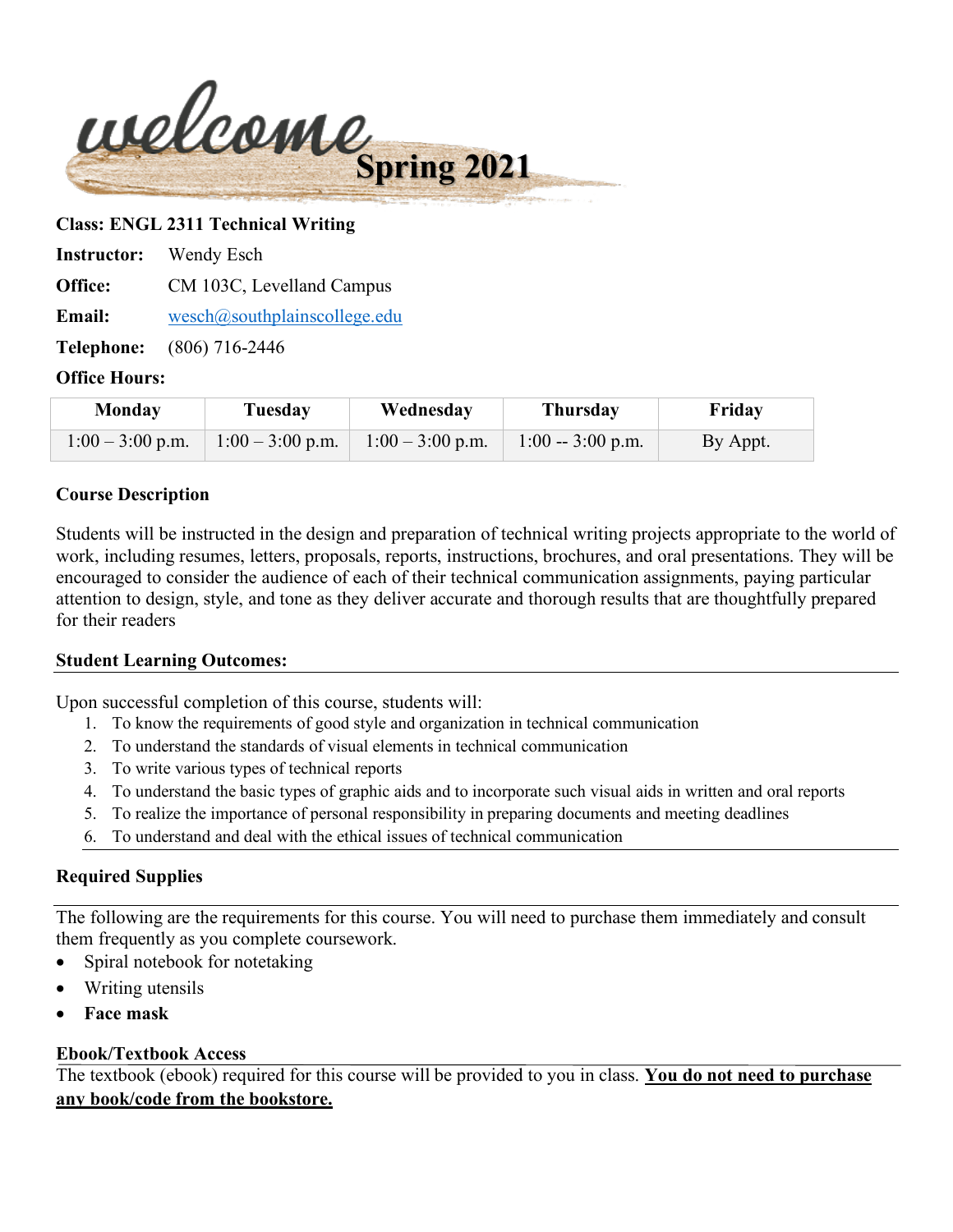

Paul V. Anderson. Technical Communication: A Reader-Centered Approach. 9th edition. Cengage Learning. 2017. ISBN 978-1305667884

# **How to access your Ebook and MindTap assignments/ Registration**

- 1. The first time you click on a MindTap assignment in Blackboard, you will be required to
- 2. register your account. I will walk you through the registration process during class.
- 3. You can also download the free *[Cengage Mobile App](https://www.cengage.com/mobile-app/)* to get your eTextbook and study tools on your phone.

# **Inclusive Access:**

- **Textbook:** The textbook and resources for this course are available in digital format through the Inclusive Access textbook program at South Plains College. That means the e-book edition of the textbook and/or all required resources are provided to students through Blackboard from the first day of class. The fee for the e-book/resources is the lowest price available from the publisher and bookstore and is included in the student tuition/fee payment. Therefore, students do not have to purchase a separate textbook or access card for this course.
- **E-book features:** Access to a cloud-based e-reader is provided by RedShelf via Blackboard. RedShelf ebook features include the ability to hear the text read aloud, highlight, take notes, create flash cards, see word definitions, build study guides, print select pages, and download up to 20% of the book for offline access. Visit<https://solve.redshelf.com/hc/en-us/requests/new> for e-book issues and support.
- **Opting out of Inclusive Access:** As long as they meet the opt-out deadline, students may choose not to participate in the Inclusive Access program if they have a textbook from another source. Students should check with the instructor for advice before deciding to opt-out because Inclusive Access is the cheapest option for most students. Students should also find out whether course work is required in an online platform like *Mindtap* or *Connect*. If so, students who opt out would be required to purchase access to that platform in addition to acquiring the e-book on their own. To opt out of the Inclusive Access e-book/resources, students need to email [tfewell4texasbookcompany@gmail.com](mailto:tfewell4texasbookcompany@gmail.com) before the census date. Students must include their first name, last name, student ID number, and the course they are opting out of in the email. Once students have been opted out of Inclusive Access, they will receive a confirmation email. Students who need assistance to opt out should contact the SPC Bookstore. The Inclusive Access fee will be refunded to students who opt out before the census date for their term of enrollment. The census date for fall and spring is the twelfth class day. The census date for shorter terms varies between the second and third class day.

# **Software Requirements**

You are required to have access to the following technologies:

- High-speed Internet connection
- *Internet Browser:* Blackboard is designed to work best with the **Mozilla Firefox or Chrome** browser. Blackboard experts do not recommend using Internet Explorer 8 or 9 because some users experience browser related problems with Blackboard when using Internet Explorer 8 or 9.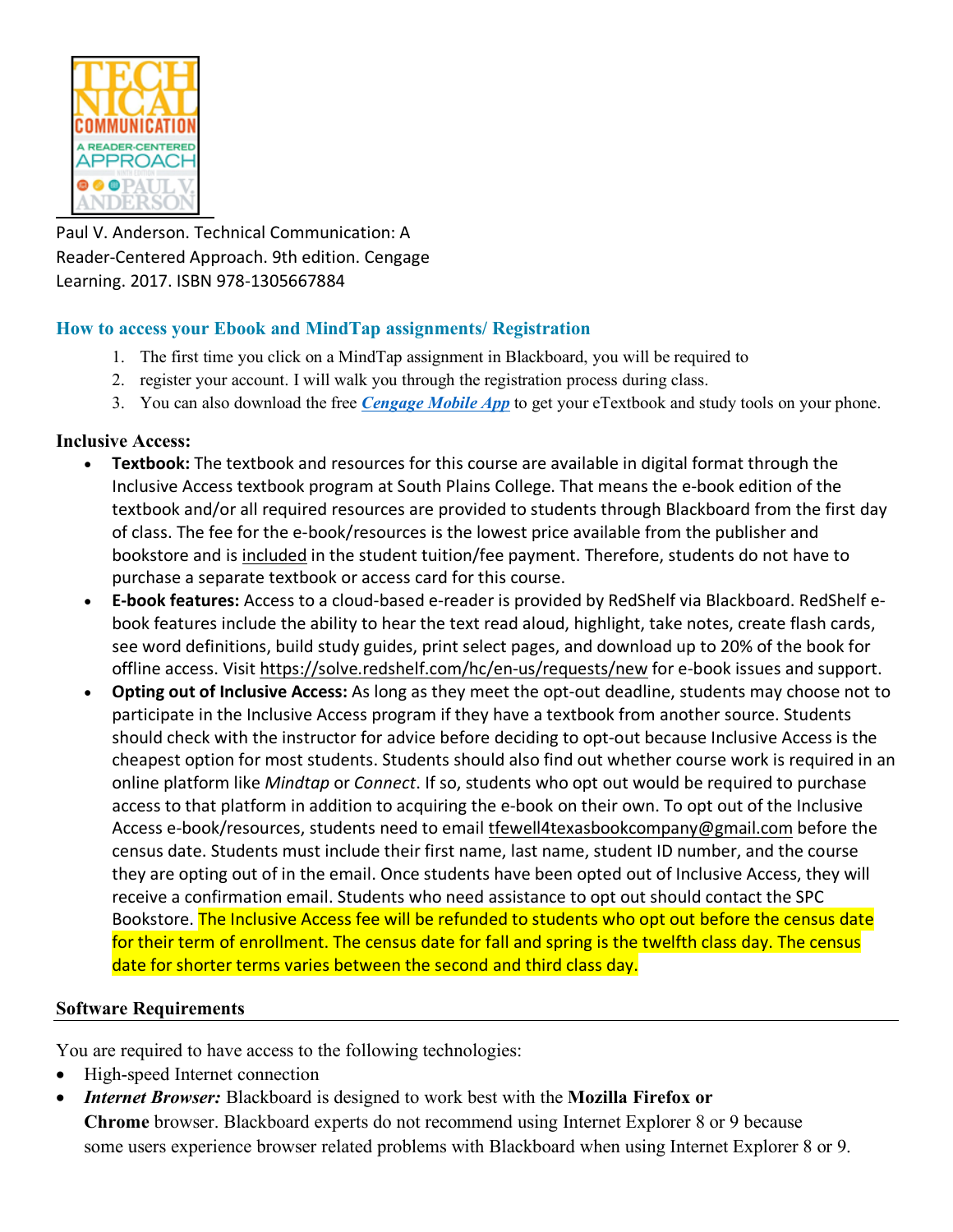Visit this website for a free download of the Mozilla Firefox browser: [http://www.mozilla.org/en-](http://www.mozilla.org/en-US/firefox/new/)[US/firefox/new/](http://www.mozilla.org/en-US/firefox/new/) Mac users may use either Firefox or Safari--both seem to work well with Blackboard.

- Blackboard account and Mindtap account Provided with this course.
- *Access your FREE Microsoft Office 365: Word and PowerPoint*:
	- As a member of the SPC community, you have free access to Office 365.
	- Office 365 provides online access to Microsoft Word, Microsoft Excel, Microsoft PowerPoint, and 1TB of free online storage with Microsoft OneDrive. Microsoft is continuously adding new applications as well.
	- You can use Office 365 online or install it on your PC, Mac, or mobile device.
	- To access Office 365, go to <https://www.office.com/GetOffice365> and click the link "Find out if You're Eligible."
	- Complete the registration process with your SPC email address (your *Blackboard [username@southplainscollege.edu\)](mailto:username@southplainscollege.edu)*, create a new password, and wait for your online account to be provisioned. This takes a few minutes the first time you log in.

# **Communication**

| <b>To Contact Me:</b>                               | <b>Ways that I will contact you:</b>                       |
|-----------------------------------------------------|------------------------------------------------------------|
| Email me at wesch $@$ southplainscollege.edu.       | South Plains College email -Plan to check it every<br>day. |
| Send me a message with your cell phone in Remind.   | Remind text alerts-(We will sign up in class.)             |
| Call my office at 806-716-2446 $&$ leave a message. | Announcements in your Blackboard class.                    |
| Drop by during my office hours.                     | I return emails, texts, and calls within 24 hours.         |

# **Attendance and Participation Policy**

- To be successful in this course, you must attend consistently and punctually and participate fully. Your attendance and participation grade is worth 5% of your final grade.
- Students who are extremely late, absent, or leave early will receive 0 participation points for that day. Additionally, students who are unable to participate in discussion when called upon will receive 0 participation points for that day.
- Students who accumulate four absences and are not passing the class with a 60 or higher will be dropped from the class. Two tardies will equal one absence. Leaving class early will count as a tardy.
- Be advised I will accept late work for a week past the due date, but there will be a significant deduction associated with all late assignments. If you are absent, you must complete the assigned work by the indicated due date to receive full credit. Please note that the Small Group Workshop and Peer Editing are activity assignments that will not be accepted late.
- If a person believes he/she has been exposed to COVID-19 or tests positive, they will report to their Instructor and Health Services, DeEtte Edens, BSN, RN at 806-716-2376 OR <mailto:dedens@southplainscollege.edu> for quarantine guidance.
- Please notify me when you are going to be out of town for a school-sponsored event. I will let you work ahead so that you don't miss any deadlines.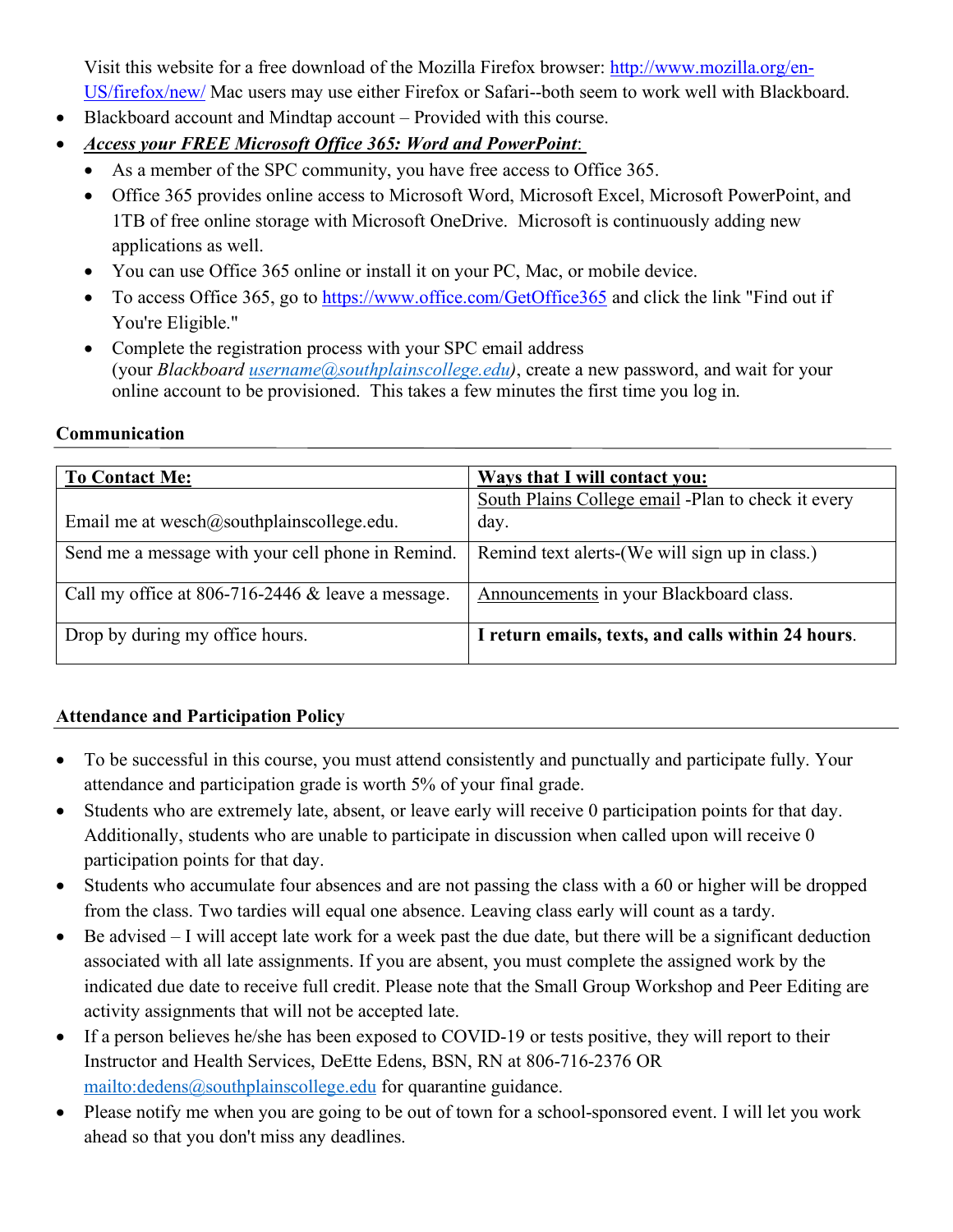# **Grading Policy**

Final grades will be assigned based on the following percentages:

| <b>Essay Assignments</b> |            |                    |        |
|--------------------------|------------|--------------------|--------|
| <b>Daily Work</b>        | 15%        | <b>GRADE TOTAL</b> |        |
| <b>Brochure</b>          | 20%        | A (Superior):      | 90-100 |
| <b>Proposal</b>          | 20%        | $B$ (Good):        | 80-89  |
| <b>Portfolio</b>         | <b>20%</b> | $C$ (Acceptable):  | 70-79  |
| <b>Mindtap</b>           | 20%        | D (Poor):          | 60-69  |
| <b>Attendance</b>        | $5\%$      | F (Unacceptable):  | $0-59$ |
| <b>Total</b>             | 100%       |                    |        |

**It is up to you to monitor your average and course progress.** If at any time you feel that you need to discuss your course progress with me, it is your responsibility to contact me to meet. You can find your current average via the 'Gradebook' link in Blackboard.

#### **Reading Assignments and Video Lectures**

Mandatory, assigned reading is required for this course; you may also be required to watch recorded video lectures. Reading and video lecture assignments can be found on the course calendar in Blackboard.

#### **Announcements**

Any information sent-out via announcements in emails, via REMIND, or posted as an announcement on the course website is important and is, accordingly, an extension of assignment requirements and syllabus policies. Students must read all announcements and will be held responsible for any information posted in the announcements.

#### **Writing Assignments**

You will be required to write and revise documents to produce strong, audience-centered texts, taking into account different purposes, audiences, and tones. The writing assignments will be over an array of topics and could require graphics. These activities will help hone your writing, creativity, and technology skills. The different types of texts students will produce include:

- Emails/Memos
- Brochures
- Informational Flyers
- Proposals
- Digital Portfolio

Due dates are on the course calendar, and specific assignment details can be found in the Weekly Assignment folders in Blackboard.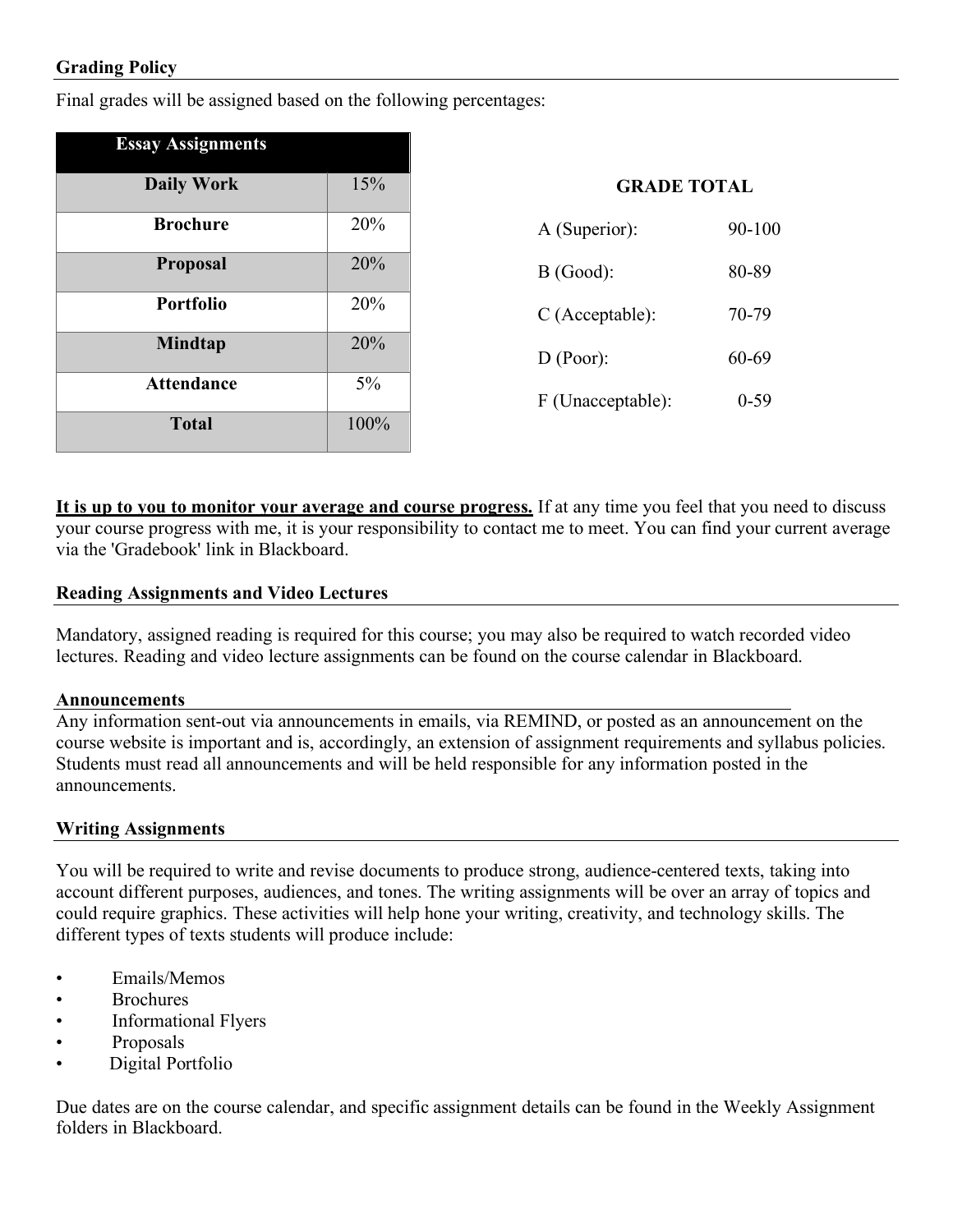# **MindTap / Daily Coursework**

Throughout the semester, you will be required to complete several online MindTap exercises and daily assignments. Availability and due dates are available on the course calendar. In addition to covering the content presented in the assigned chapters, MindTap exercises will help you review your grammar and help you think about the writing process. When averaged together, these assignments are worth 20% of your final grade, so the completion of your daily assignments is crucial.

# **Grading Time Frames**

I grade all work as efficiently and quickly as possible. When your assignments are evaluated, you will have them back; please do not inquire as to whether or not your papers are graded.

# **In-Class Computer, Cell Phone, Headphones, Ear Buds, and Tablets**

Creating an environment free of distractions for all students is essential for the learning process. I ask you to respect your classmates and me by observing the following policies regarding electronic devices:

- 1. Keep cell phones on silent mode or powered off (not on vibrate mode\*) and stored out of your sight during class. Texting or other use of cell phones is not allowed in class. If you are always on your phone during class, I will ask you to leave the classroom for the day, and you will be counted absent
- 2. Wearing headphones and earbuds is not permitted during lecture time but is allowed on lab writing days.
- 3. Personal laptops and tablets can be used during writing/lab days.

#### **Due Dates**

Due dates are posted on the course calendar and are firm. Any written assignment submitted past the due date will receive an automatic deduction in points after the first 24 hours. Late assignments must be turned in within seven days of the due date to receive partial credit. After seven days, your papers will not be accepted, and you will receive a zero for the assignment. If there are excusable circumstances which might justify an extension on the task, arrangements must be made with your Instructor.

Please turn your work in on time, so your overall grade does not suffer from late deductions.

# *Due times are midnight on the date listed on the calendar.*

Although I may post reminders about assignment due dates, it is ultimately your responsibility to keep up with these dates on your syllabus calendar.

#### **Assignment Submission**

# **I cannot accept any assignment via email, for any reason. All files must be submitted via the assignment tool in the Blackboard modules.**

As an online student, you assume responsibility for your technology. I suggest three things:

- 1. Have a backup plan in place from day one, just in case your technology fails.
- 2. After submitting an assignment, return to the assignment submission before the due date or check your SPC email for submission acknowledgment to verify it's been submitted correctly. If it's not submitted properly by the due date, you will not receive credit for it, regardless of whether you thought the paper had been sent.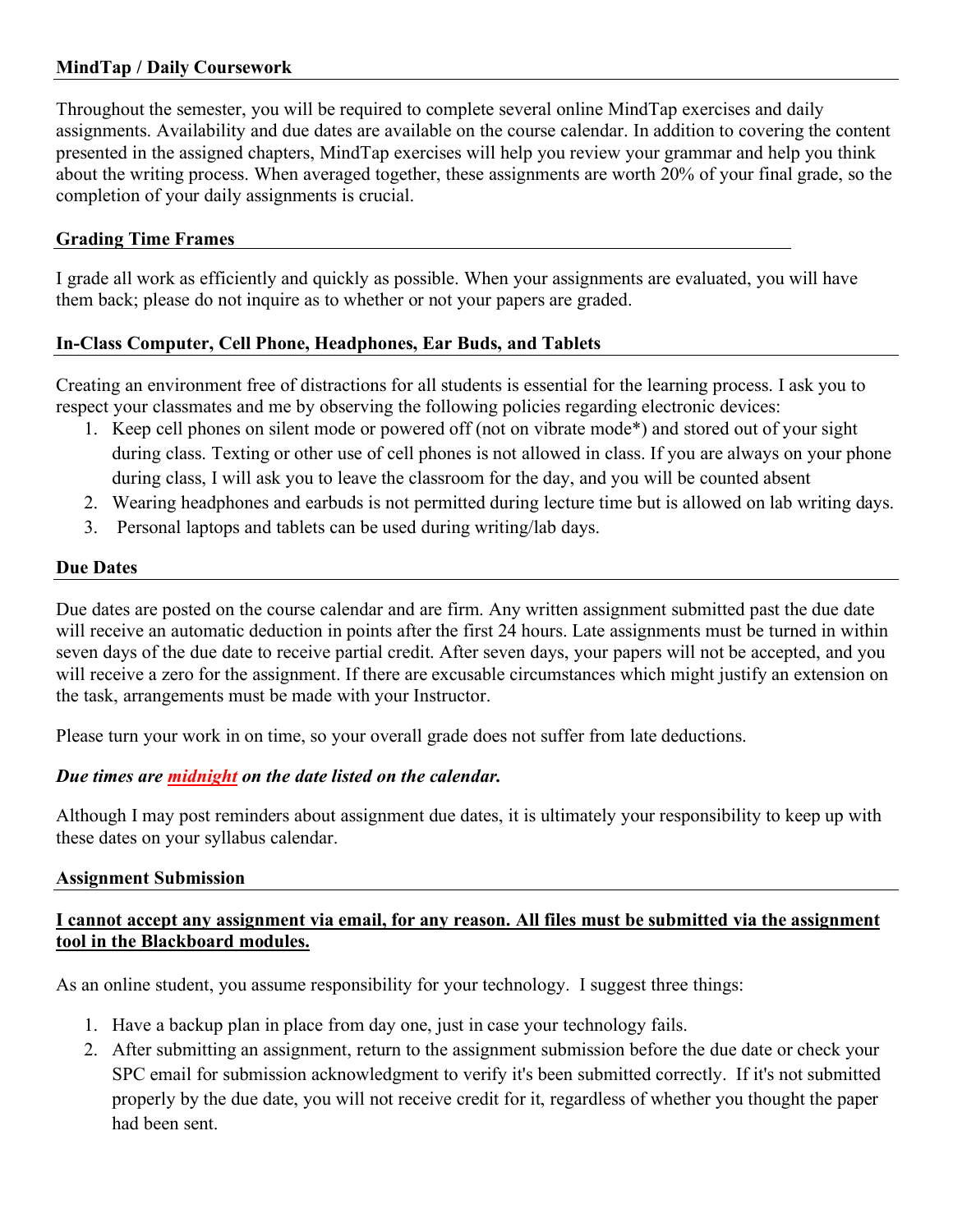3. Don't wait until the last minute to submit assignments. If you have trouble, but no one is available to help you, you will incur the late deduction associated with late assignments.

# *Please contact the Computer Help Desk at (806)716-2600 or Blackboard Help at (806)716-2180 with any problems related to technology. Remember, you are responsible for making sure your work has been submitted properly.*

# **Style Guide**

We will use the MLA formatting and documentation in this course. Specific rules regarding this style guide can be found in Blackboard. All documents you submit should be formatted using MLA standards, and all citations you write, whether in-text or on a References page, should follow MLA guidelines for citation.

# **Academic Integrity**

"Offering the work of another as one's own, without proper acknowledgment, is plagiarism" and will not be tolerated (*General Catalog* 23). Furthermore, cheating will not be tolerated (see *General Catalog* 23). You must do your own work on paragraphs and homework. Submitting portions of or complete papers downloaded from the internet, for example, is plagiarism. Allowing someone else to revise your writing is plagiarism. Submitting a paper written for another class is cheating. Depending on the nature and the severity of the problem, a student who cheats or plagiarizes may receive penalties ranging from a zero for the assignment to an "F" in the course. Extreme cases may result in disciplinary action up to and including expulsion from South Plains College.

**\*\*Do not, under any circumstances, turn in another student's work as your own. Do not, under any circumstances, give your work to anyone else to turn in as their own. Do not copy and paste from the Internet. All of these situations are representative of academic dishonesty and will be treated as such.\*\***

**Disclaimer: Because we will use Blackboard to conduct a portion of this class, please note that the materials you may be accessing in chat rooms, bulletin boards, or unofficial web pages are not officially sponsored by South Plains College. The United States Constitution's rights of free speech apply to all members of our community regardless of the medium used. We disclaim all liability for data, information, or opinions expressed in these forums.**

#### **Note to Students with Disabilities**

Students with disabilities, including but not limited to physical, psychiatric, or learning disabilities, who wish to request accommodations in this class should notify the Disability Services Office early in the semester so that the appropriate arrangements may be made. Following federal law, a student requesting accommodations must provide acceptable documentation of his/her disability to the Disability Services Office. For more information, call or visit the Disability Services Office at Levelland (Student Health & Wellness Office) 806- 716-2529.

If you have a disability-related need for reasonable academic adjustments in this course, make an appointment with me ASAP to privately discuss your specific accommodations. If you need immediate accommodations or physical access, please arrange to meet with the Disability Services Office before the next class meeting.

#### **Diversity Statement**

In this course, the teacher will establish and support an environment that values and nurtures individual and group differences and encourages engagement and interaction. Understanding and respecting multiple experiences and perspectives will serve to challenge and stimulate all of us to learn about others, about the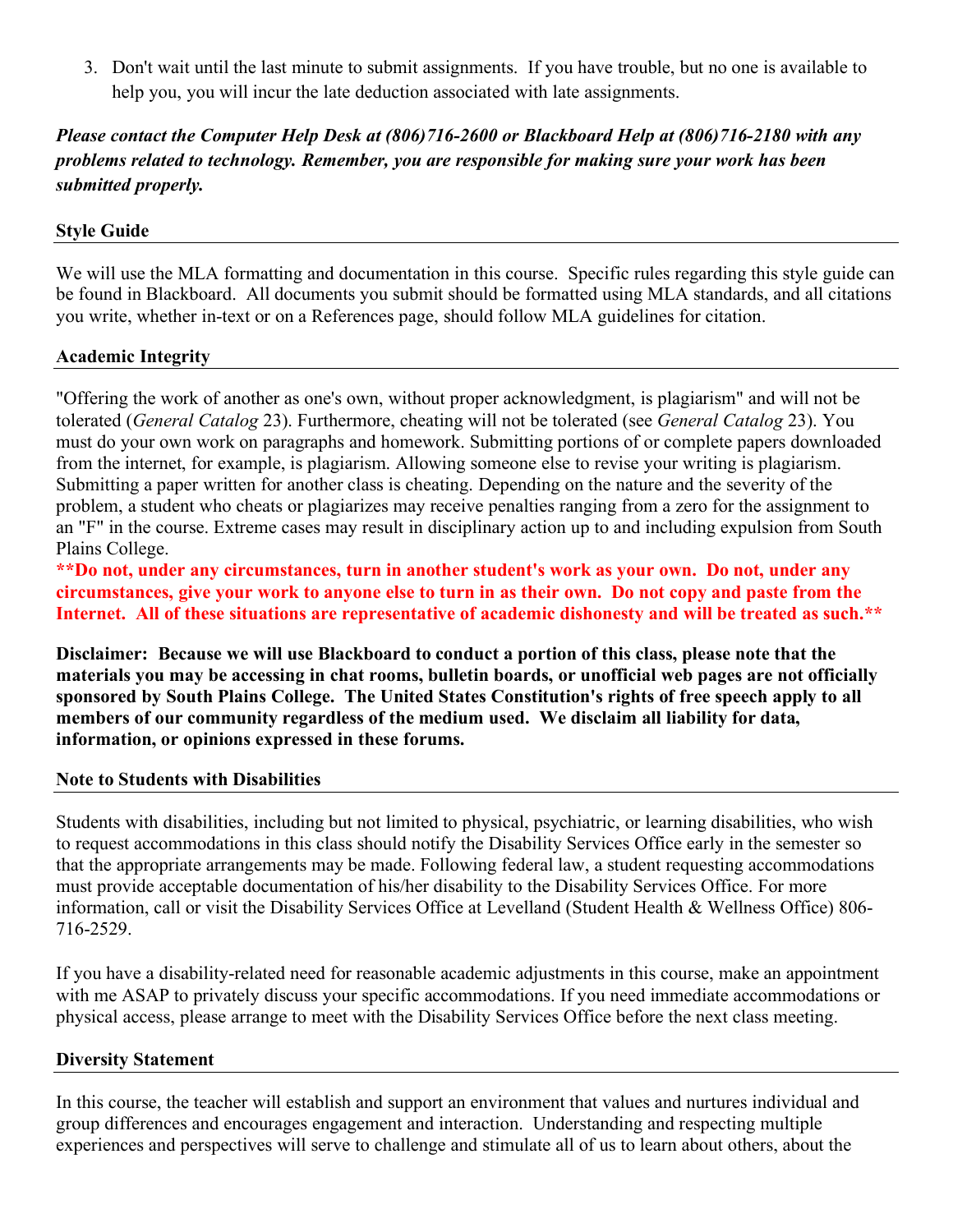larger world, and about ourselves. By promoting diversity and intellectual exchange, we will not only mirror society as it is but also model society as it should be and can be.

# **Writing Center - CM112**

We have free writing help on each campus in our Writing Centers. The Levelland campus Writing Center is housed in the Communication building Room CM112. Because this is a writing class, I highly recommend that you take advantage of the free tutoring available here. The tutors are only available during select times throughout the day, so be sure to run by there to check the schedule. The Writing Center is also equipped with computers and a printer if you need to print out an assignment. It also houses cozy couches if you have a few minutes between classes to relax.

# **Online Tutors Available**

Tutors are available to SPC students for FREE! We look forward to helping you succeed in your classes.

To schedule a tutoring session, go to the website:

<http://www.southplainscollege.edu/exploreprograms/artsandsciences/teacheredtutoring.php>

and select the campus you would like to go to for tutoring or "Live Virtual Tutoring" for live online tutoring with an SPC tutor, then follow the link to the booking page.

#### **Basic Needs**

Students who face challenges securing their food and believe this may affect their performance in the course are urged to contact the SPC Food Pantry (806-716-2236, PE Complex) for support. Furthermore, please notify the professor if you are comfortable doing so. Your first step will enable her to provide any resources that she may possess.

#### **Student Code of Conduct**

Any successful learning experience requires mutual respect on the part of the student and the Instructor. Neither the Instructor nor student should be subject to others' behavior that is rude, disruptive, intimidating, aggressive, or demeaning**. Student conduct which disrupts the learning process or is deemed disrespectful or threatening shall not be tolerated and may lead to disciplinary action and/or removal from class.** Since you are college students, I expect you to conduct yourselves professionally:

- 1. Show respect—for yourself, your classmates, and for me.
- 2. **If you are late to class, tell me at the end of class that you were late, or you will remain marked absent.**
- 3. Bring your supplies to class daily.
- 4. Try to take care of personal needs before and after class.
- 5. Avoid using tobacco in class.
- 6. Avoid profanity.
- 7. Disruptive/Offensive/Threatening/Abusive Behavior—You will be asked to stop or leave the classroom and may be dropped from the course.
- 8. Treat the computers with respect by not marking on the equipment (monitors, keyboards, etc.) and not changing the default settings. Accessing the internet, email, computer games, etc. during class is not permitted unless I have directed you to do so. Do not download programs or apps to computers. Accessing pornographic sites is not allowed.

\*Students who do not comply with the above will be dropped from the course.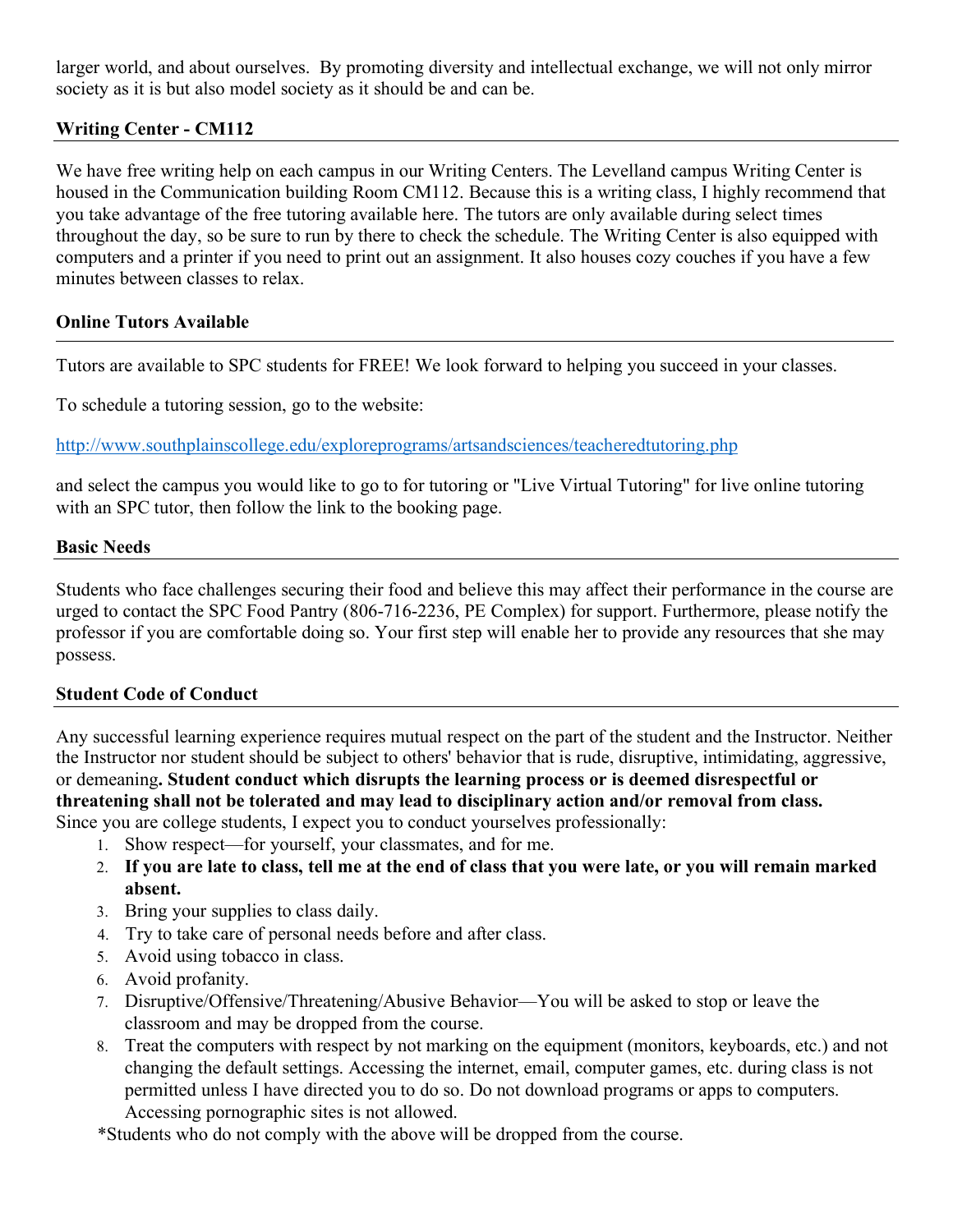#### **Pregnancy Accommodations Statement**

If you are pregnant or have given birth within six months, Under Title IX, you have a right to reasonable accommodations to help continue your education. To activate accommodations, you must submit a Title IX pregnancy accommodations request, along with specific medical documentation, to the Director of Health and Wellness. Once approved, notification will be sent to the student and instructors. It is the student's responsibility to work with the Instructor to arrange accommodations. Contact Crystal Gilster, Director of Health and Wellness at 806-716-2362 or email [cgilster@southplainscollege.edu](mailto:cgilster@southplainscollege.edu) for assistance.

**Please Note: The Instructor reserves the right to modify the course syllabus and policies, as well as notify students of any changes, at any point during the semester. Continued enrollment by the student in the course indicates that the student agrees and will abide by all policies outlined in this syllabus by the Instructor.**

# **Class Schedule – ENGL 2311 Spring 2021**

This schedule serves to outline the material/subject matter we will cover in class. All major assignments will be accompanied by instructions detailing specific requirements and due dates via your Instructor and/or Blackboard.

*Any written assignment submitted past the due date will receive an automatic deduction in points after the first 24 hours. Late assignments must be turned in within seven days of the due date to receive partial credit. Assignments submitted more than 7 days past the deadline may receive a zero for the assignment unless there are excusable circumstances which might justify an extension on the assignment, arrangements must be made with your Instructor.* 

Please note that if there are readings or assignments due *on* a specific date, you need to be working on them and have them completed *before* they are due on the schedule. You are responsible for all outside work and assignment submission.

*All MindTap assignments are to be completed by due dates, as indicated by the schedule.* Please note: There will be in-class daily assignments. If you miss class, check Blackboard or with me for missed assignments.

| Week                                                                                                                        | <b>IN CLASS</b>                                                                                                                                                | <b>OUTSIDE OF CLASS</b><br>(In Blackboard)                                                                                                                                                      |
|-----------------------------------------------------------------------------------------------------------------------------|----------------------------------------------------------------------------------------------------------------------------------------------------------------|-------------------------------------------------------------------------------------------------------------------------------------------------------------------------------------------------|
| Week 1 - Welcome -<br><b>Underlined Assignments for</b><br>this week are due next Mon.<br>Jan. 25 <sup>th</sup> by midnight | Review the Syllabus and Calendar<br>$\bullet$                                                                                                                  | <b>Introduction Padlet</b><br>$\bullet$                                                                                                                                                         |
| Week 2- Underlined<br><b>Assignments for this week</b><br>are due next Mon. Feb 1st<br>by midnight                          | Sign up for Mindtap<br>$\bullet$<br>Chapter 3: Who's your Reader?<br>$\bullet$<br>Chapter 6: What's your message?<br>٠<br>Writer's Guide/Organizing<br>$\circ$ | Review the Writer's Guide<br>$\bullet$<br>Begin Researching for Memo<br><b>Business</b><br>Complete the following assignments<br>in Mindtap:<br>Defining your<br>$\circ$<br>communication goals |

# **ENGL 2311 Course Schedule**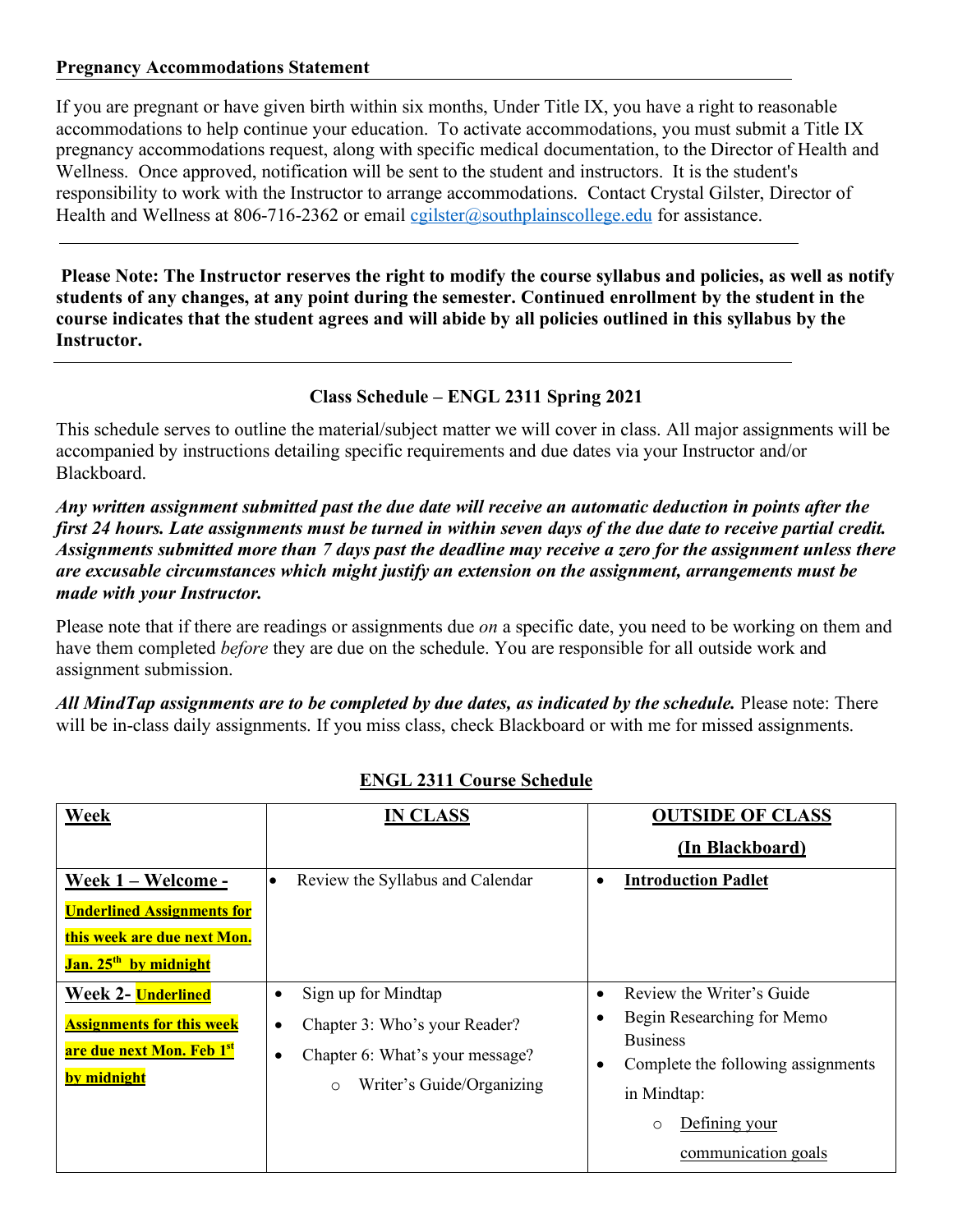|                                        | $\bullet$ | Chapter 21: Writing Reader-Centered     |           | <b>Writing Reader-Centered</b><br>$\circ$            |
|----------------------------------------|-----------|-----------------------------------------|-----------|------------------------------------------------------|
|                                        |           | Correspondence: Letters, Memos, &       |           | Correspondence                                       |
|                                        |           | Emails                                  |           |                                                      |
|                                        | $\bullet$ | <b>Case Study 1</b>                     |           |                                                      |
|                                        | $\bullet$ | <b>Email Assignment</b>                 |           |                                                      |
| Week 3 – Underlined                    | $\bullet$ | Chapter 22: Social Media                | $\bullet$ | Continue Memo Assignment                             |
| <b>Assignments for this week</b>       |           | Chapter 4: Reader Centered Research     |           | Complete the following assignments                   |
| are due next Mon. Feb 8 <sup>th</sup>  | $\bullet$ |                                         | $\bullet$ |                                                      |
| by midnight                            | $\bullet$ | Begin Memo Assignment                   |           | in Mindtap:                                          |
|                                        |           |                                         |           | Understanding your writing<br>$\circ$<br>assignments |
|                                        |           |                                         |           | <b>Conducting Reader-Centered</b><br>$\circ$         |
|                                        |           |                                         |           | Research                                             |
| Week 4 – Underlined                    | $\bullet$ | Chapter 9: Persuading Your Readers      | $\bullet$ | Make revisions on own Memo                           |
| <b>Assignments for this week</b>       | $\bullet$ | Cha. $27 - W$ riting Instructions       | $\bullet$ | Complete the following assignments                   |
| are due next Mon. Feb 15 <sup>th</sup> | $\bullet$ | Instructional Brochure assignment       |           | in Mindtap:                                          |
| by midnight                            | $\bullet$ | <b>Complete and Submit Memo Final</b>   |           | <b>Understanding the Rhetorical</b><br>$\circ$       |
|                                        |           | <b>Draft</b>                            |           | Situation                                            |
|                                        |           |                                         |           | <b>Revising Your Drafts</b><br>$\circ$               |
| <u> Week 5 – Underlined</u>            | $\bullet$ | Lab : Instructional Brochure assignment | $\bullet$ | Continue Brochure Assignment                         |
| <b>Assignments for this week</b>       | $\bullet$ | Chapter 7: Drafting Reader Centered     | $\bullet$ | Complete the following assignments                   |
| are due next Mon. Feb 22 <sup>nd</sup> |           | Communications                          |           | in Mindtap:                                          |
| by midnight                            |           |                                         |           | <b>Drafting Reader-Centered</b><br>$\circ$           |
|                                        |           |                                         |           | Communications                                       |
|                                        |           |                                         |           | <b>Writing Reader-Centered</b><br>$\circ$            |
|                                        |           |                                         |           | Instructions                                         |
| <u> Week 6 – Underlined</u>            | $\bullet$ | <b>Complete/Submit Brochure Rough</b>   | $\bullet$ | Complete/Submit Brochure Rough                       |
| <b>Assignments for this week</b>       |           | <b>Draft</b>                            |           | Draft                                                |
| are due next Mon. Mar 1st              | $\bullet$ | Chapter 12: Creating Reader-Centered    | $\bullet$ | Complete the following assignments                   |
| by midnight                            |           | Graphics                                |           | in Mindtap:                                          |
|                                        | $\bullet$ | <b>Creating Graphics Planning Guide</b> |           | <b>Using Concise Language</b><br>$\circ$             |
|                                        |           |                                         |           | <b>Creating Reader-Centered</b><br>$\circ$           |
|                                        |           |                                         |           | Graphics                                             |
| <b>Week 7 – Underlined</b>             | $\bullet$ | <b>Complete/Submit Brochure Peer</b>    | $\bullet$ | Complete/Submit Peer Revision on                     |
| <b>Assignments for this week</b>       |           | <b>Revision</b>                         |           | <b>Brochure</b>                                      |
| are due next Mon. Mar 8st              | $\bullet$ | Chapter 14: Designing Reader-Centered   | ٠         | Complete the following assignments                   |
| <u>by midnight</u>                     |           | Pages and Documents                     |           | in Mindtap:                                          |
|                                        |           |                                         |           | Designing Reader-Centered<br>$\circ$                 |
|                                        |           |                                         |           | Pages/Documents                                      |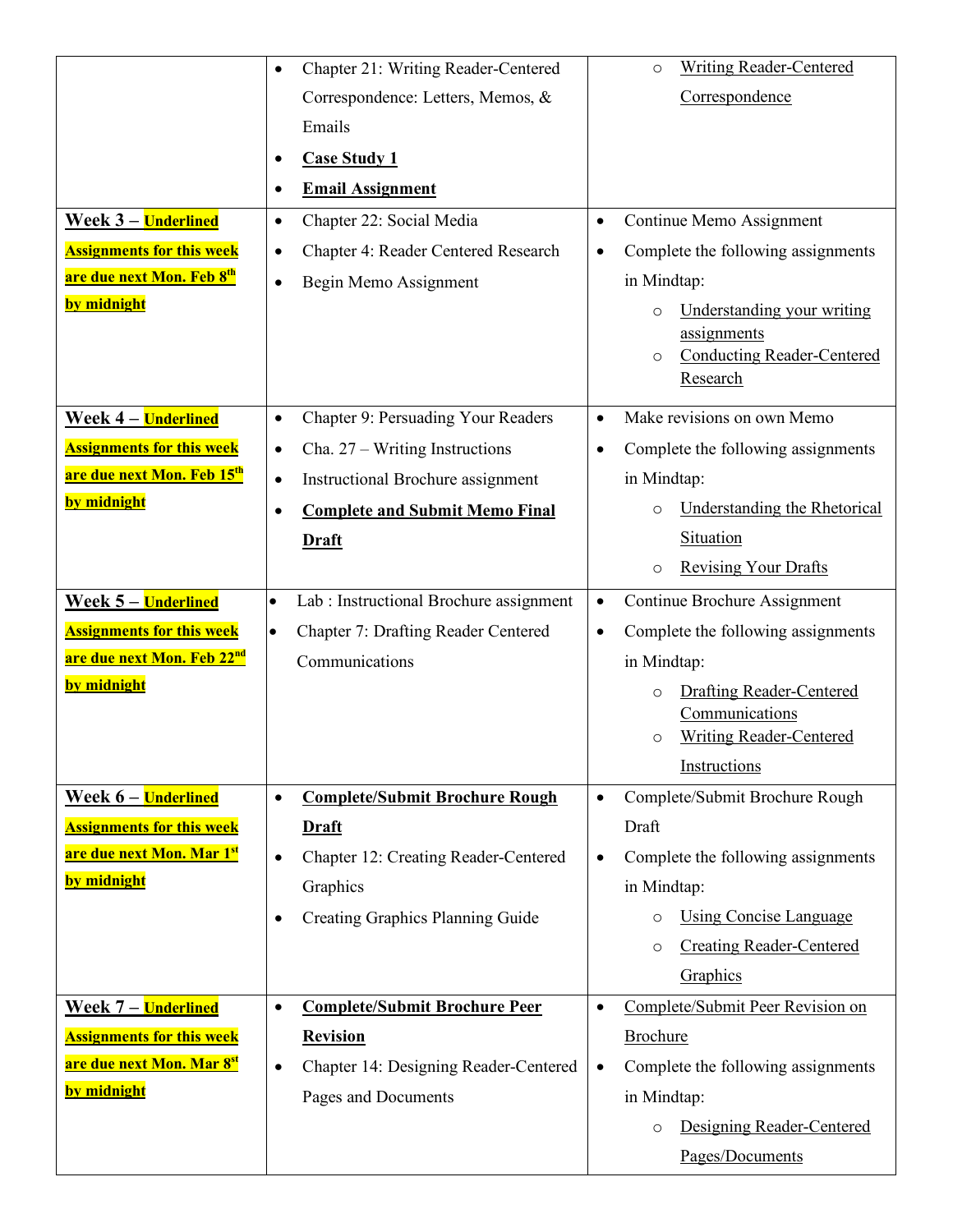| Week 8 - Underlined                          | Make revisions to own Brochure<br>$\bullet$            | Complete revisions to own brochure<br>$\bullet$ |
|----------------------------------------------|--------------------------------------------------------|-------------------------------------------------|
| <b>Assignments for this week</b>             | <b>Complete and Submit Instructional</b><br>$\bullet$  |                                                 |
| are due next Mon. Mar 15 <sup>th</sup>       | <b>Brochure Final Draft in Blackboard.</b>             |                                                 |
| by midnight                                  |                                                        |                                                 |
|                                              |                                                        |                                                 |
| <b>Week 9 - Mar15-19</b>                     | <b>SPRING BREAK</b>                                    | <b>SPRING BREAK</b><br>$\bullet$                |
|                                              |                                                        |                                                 |
| Week $10 -$                                  | Chapter 23: Proposal<br>$\bullet$                      | Complete and submit Brochure<br>$\bullet$       |
| <b>Underlined Assignments for</b>            | Review Sample Problem<br>$\circ$                       | Complete the following assignments<br>$\bullet$ |
| this week are due next Mon.                  | Statement                                              | in Mindtap:                                     |
| Mar 29 <sup>th</sup> by midnight             | Case Study<br>$\circ$                                  | Using Appropriate Language<br>$\circ$           |
|                                              | Lab - Work on Proposal.                                | Writing Reader-Centered<br>$\circ$              |
|                                              |                                                        | Proposals                                       |
| Week $11-$                                   | Continue Work on Proposal<br>$\bullet$                 | Continue Work on Proposal<br>$\bullet$          |
| <b>Underlined Assignments for</b>            | Chapter 10: Developing an Effective,<br>$\bullet$      | Complete the following assignments<br>$\bullet$ |
| this week are due next Mon.                  | Professional Style                                     | in Mindtap:                                     |
| Apr 5 <sup>th</sup> by midnight              |                                                        |                                                 |
|                                              |                                                        | Developing an Effective,<br>$\circ$             |
|                                              |                                                        | Professional Style                              |
|                                              |                                                        |                                                 |
| <b>Week 12-</b>                              | <b>Complete/Submit Proposal Rough</b><br>$\bullet$     | Complete /Submit Proposal Rough<br>$\bullet$    |
| <b>Underlined Assignments for</b>            | <b>Draft</b>                                           | Draft                                           |
| this week are due next Mon.                  | Chapter 15: Revising your Drafts<br>$\bullet$          | Complete the following assignments<br>٠         |
| Apr 12 <sup>th</sup> by midnight             |                                                        | in Mindtap:                                     |
|                                              |                                                        | <b>Revising Your Drafts</b>                     |
| <u>Week 13 – </u>                            | <b>Proposal Peer Review</b><br>$\bullet$               | Complete and submit Proposal Peer<br>$\bullet$  |
| <b>Underlined Assignments for</b>            | Chapter 20: Creating Reader Centered<br>$\bullet$      | Review                                          |
| <mark>this week are due next Mon.</mark>     | Websites/Portfolios                                    | Complete the following assignments<br>$\bullet$ |
| <mark>Apr 19<sup>th</sup> by midnight</mark> | Begin Digital Portfolio<br>$\bullet$                   | in Mindtap:                                     |
|                                              |                                                        | <b>Creating Reader-Centered</b><br>$\circ$      |
|                                              |                                                        | Websites/Portfolios                             |
|                                              |                                                        |                                                 |
| Week 14                                      | <b>Complete and Submit Proposal Final</b><br>$\bullet$ | Complete /Submit Proposal Final<br>$\bullet$    |
| <b>Underlined Assignments for</b>            | <b>Draft</b>                                           | Draft                                           |
| <mark>this week are due next Mon.</mark>     | Chapter 26: Writing Reader-Centerd<br>$\bullet$        | Complete the following assignments<br>$\bullet$ |
| <mark>Apr 26<sup>th</sup> by midnight</mark> | Progress Report                                        | in Mindtap:                                     |
|                                              |                                                        | Continue work on Digital Portfolio<br>$\bullet$ |